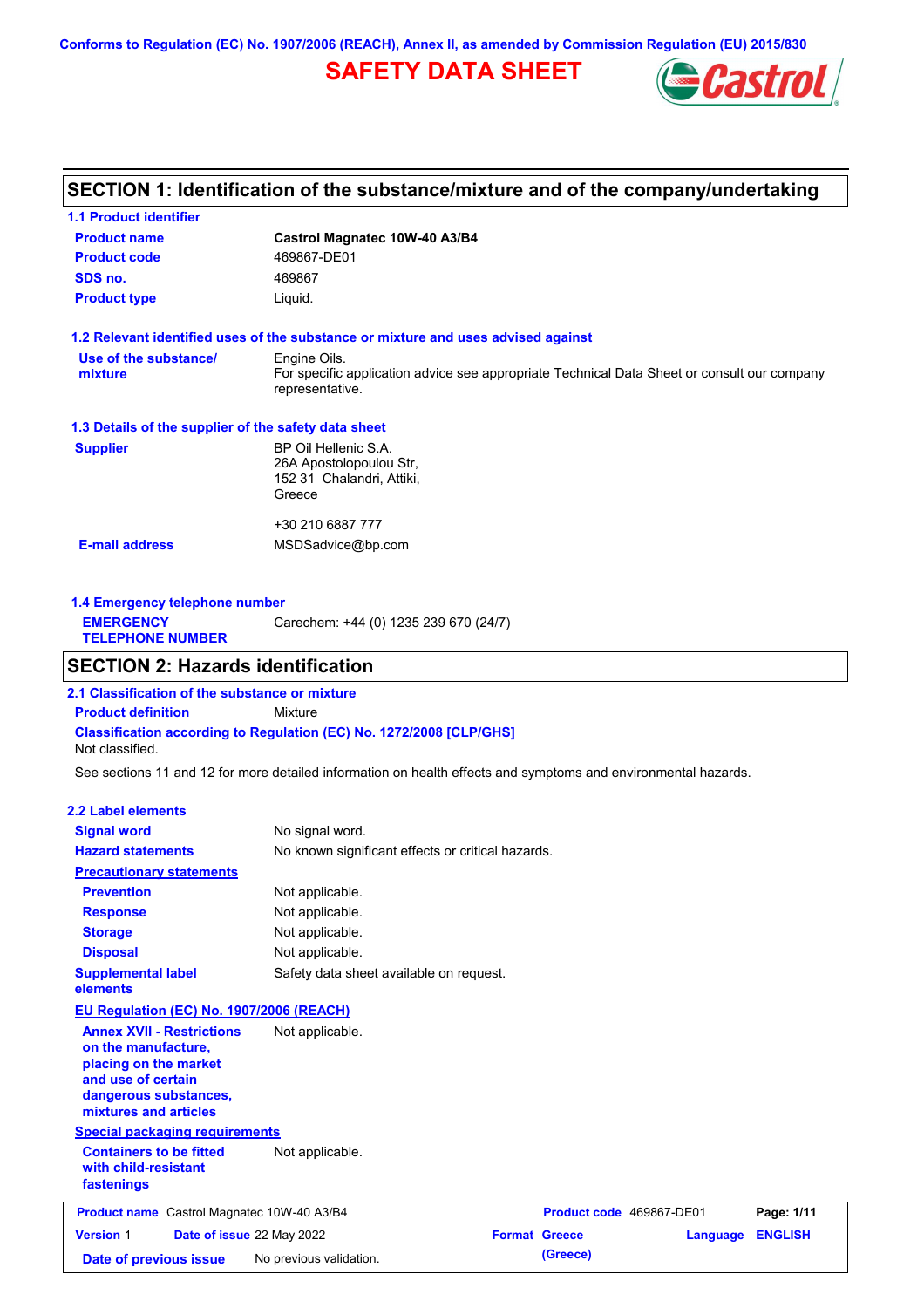# **SECTION 2: Hazards identification**

| <b>Tactile warning of danger</b>                                                                                         | Not applicable.                                                                                                                                                                                                          |
|--------------------------------------------------------------------------------------------------------------------------|--------------------------------------------------------------------------------------------------------------------------------------------------------------------------------------------------------------------------|
| 2.3 Other hazards                                                                                                        |                                                                                                                                                                                                                          |
| <b>Results of PBT and vPvB</b><br>assessment                                                                             | Product does not meet the criteria for PBT or vPvB according to Regulation (EC) No. 1907/2006.<br>Annex XIII.                                                                                                            |
| <b>Product meets the criteria</b><br>for PBT or vPvB according<br>to Regulation (EC) No.<br><b>1907/2006, Annex XIII</b> | This mixture does not contain any substances that are assessed to be a PBT or a vPvB.                                                                                                                                    |
| Other hazards which do<br>not result in classification                                                                   | Defatting to the skin.<br>USED ENGINE OILS<br>Used engine oil may contain hazardous components which have the potential to cause skin<br>cancer.<br>See Toxicological Information, section 11 of this Safety Data Sheet. |
|                                                                                                                          | Experimental data on one or more of the components has been used to determine all or part of                                                                                                                             |

# **SECTION 3: Composition/information on ingredients**

#### **3.2 Mixtures**

#### Mixture **Product definition**

Highly refined base oil (IP 346 DMSO extract < 3%). Proprietary performance additives.

the hazard classification of this product.

| <b>Product/ingredient</b><br>name                                                             | <b>Identifiers</b>                                                                      | $\frac{9}{6}$ | <b>Regulation (EC) No.</b><br>1272/2008 [CLP]                             | <b>Type</b> |
|-----------------------------------------------------------------------------------------------|-----------------------------------------------------------------------------------------|---------------|---------------------------------------------------------------------------|-------------|
| Distillates (petroleum), hydrotreated<br>heavy paraffinic                                     | REACH #: 01-2119484627-25<br>EC: 265-157-1<br>CAS: 64742-54-7<br>Index: 649-467-00-8    | ≥75 - ≤90     | Not classified.                                                           | $[2]$       |
| Distillates (petroleum), solvent-<br>dewaxed heavy paraffinic                                 | REACH #: 01-2119471299-27<br>EC: 265-169-7<br>CAS: 64742-65-0<br>Index: 649-474-00-6    | ≤10           | Not classified.                                                           | $[2]$       |
| Distillates (petroleum), hydrotreated<br>heavy paraffinic                                     | REACH #: 01-2119484627-25 ≤5<br>EC: 265-157-1<br>CAS: 64742-54-7<br>Index: 649-467-00-8 |               | Asp. Tox. 1, H304                                                         | [1] [2]     |
| Phosphorodithioic acid, mixed O,O-bis<br>(1,3-dimethylbutyl and iso-Pr) esters,<br>zinc salts | REACH #: 01-2119493626-26<br>EC: 283-392-8<br>CAS: 84605-29-8                           | -≤3           | <b>Skin Irrit. 2. H315</b><br>Eye Dam. 1, H318<br>Aquatic Chronic 2, H411 | $[1]$       |

**See Section 16 for the full text of the H statements declared above.**

### Type

[1] Substance classified with a health or environmental hazard

[2] Substance with a workplace exposure limit

[3] Substance meets the criteria for PBT according to Regulation (EC) No. 1907/2006, Annex XIII

[4] Substance meets the criteria for vPvB according to Regulation (EC) No. 1907/2006, Annex XIII

[5] Substance of equivalent concern

[6] Additional disclosure due to company policy

Occupational exposure limits, if available, are listed in Section 8.

### **SECTION 4: First aid measures**

### **4.1 Description of first aid measures**

| Eye contact         | In case of contact, immediately flush eyes with plenty of water for at least 15 minutes. Eyelids<br>should be held away from the eyeball to ensure thorough rinsing. Check for and remove any<br>contact lenses. Get medical attention.             |
|---------------------|-----------------------------------------------------------------------------------------------------------------------------------------------------------------------------------------------------------------------------------------------------|
| <b>Skin contact</b> | Wash skin thoroughly with soap and water or use recognised skin cleanser. Remove<br>contaminated clothing and shoes. Wash clothing before reuse. Clean shoes thoroughly before<br>reuse. Get medical attention if irritation develops.              |
| <b>Inhalation</b>   | If inhaled, remove to fresh air. In case of inhalation of decomposition products in a fire,<br>symptoms may be delayed. The exposed person may need to be kept under medical<br>surveillance for 48 hours. Get medical attention if symptoms occur. |

| <b>Product name</b> Castrol Magnatec 10W-40 A3/B4 |  | Product code 469867-DE01         |  | Page: 2/11           |                         |  |
|---------------------------------------------------|--|----------------------------------|--|----------------------|-------------------------|--|
| <b>Version 1</b>                                  |  | <b>Date of issue 22 May 2022</b> |  | <b>Format Greece</b> | <b>Language ENGLISH</b> |  |
| Date of previous issue                            |  | No previous validation.          |  | (Greece)             |                         |  |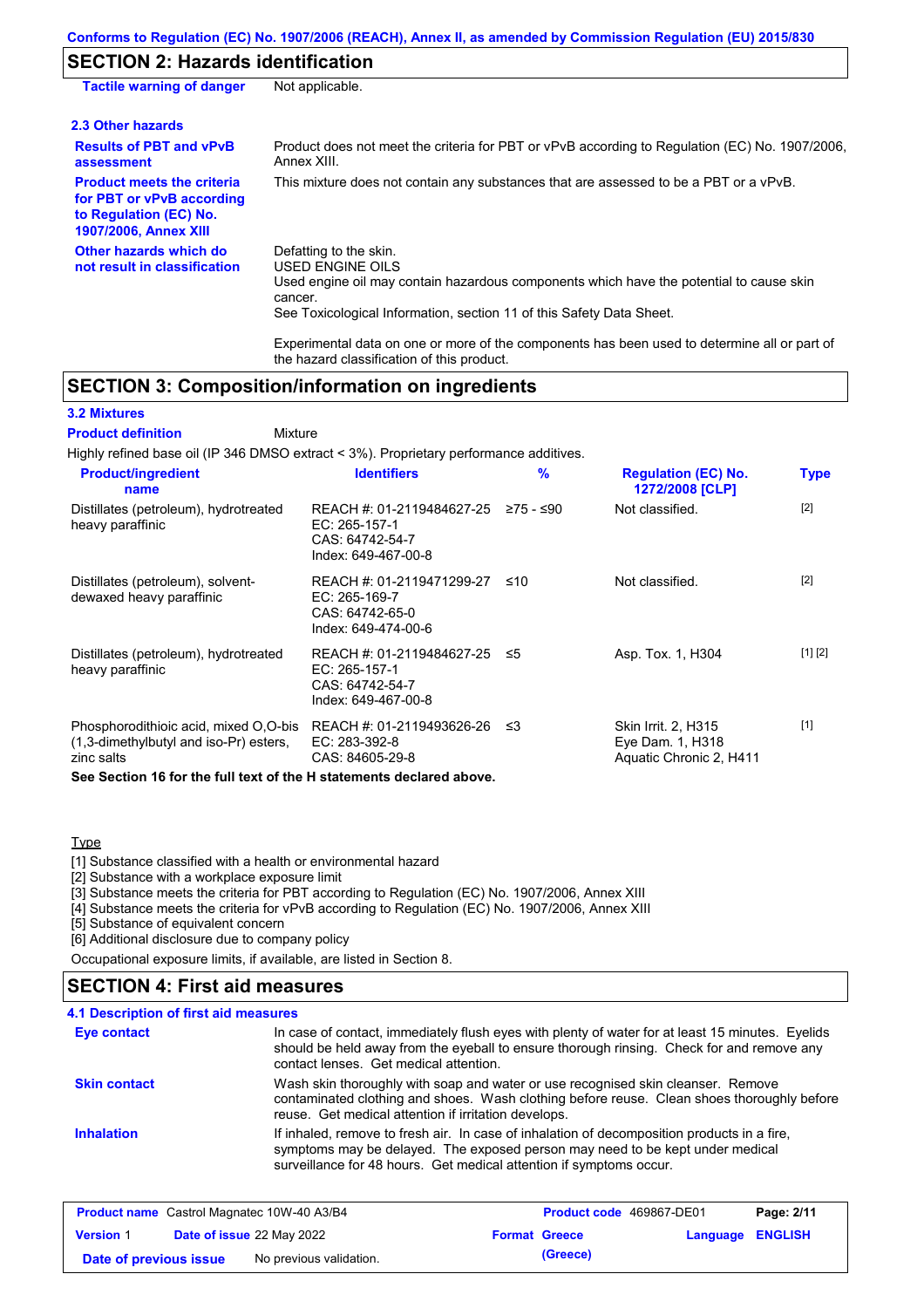### **Conforms to Regulation (EC) No. 1907/2006 (REACH), Annex II, as amended by Commission Regulation (EU) 2015/830**

| <b>Ingestion</b>                      | Do not induce vomiting unless directed to do so by medical personnel. Get medical attention if<br>symptoms occur.                                                           |  |  |  |
|---------------------------------------|-----------------------------------------------------------------------------------------------------------------------------------------------------------------------------|--|--|--|
| <b>Protection of first-aiders</b>     | No action shall be taken involving any personal risk or without suitable training. It may be<br>dangerous to the person providing aid to give mouth-to-mouth resuscitation. |  |  |  |
|                                       | 4.2 Most important symptoms and effects, both acute and delayed                                                                                                             |  |  |  |
|                                       | See Section 11 for more detailed information on health effects and symptoms.                                                                                                |  |  |  |
| <b>Potential acute health effects</b> |                                                                                                                                                                             |  |  |  |
| <b>Inhalation</b>                     | Exposure to decomposition products may cause a health hazard. Serious effects may be<br>delayed following exposure.                                                         |  |  |  |
| <b>Ingestion</b>                      | No known significant effects or critical hazards.                                                                                                                           |  |  |  |
| <b>Skin contact</b>                   | Defatting to the skin. May cause skin dryness and irritation.                                                                                                               |  |  |  |
| Eye contact                           | Not classified as an eye irritant. Based on data available for this or related materials.                                                                                   |  |  |  |
|                                       | Delayed and immediate effects as well as chronic effects from short and long-term exposure                                                                                  |  |  |  |
| <b>Inhalation</b>                     | Overexposure to the inhalation of airborne droplets or aerosols may cause irritation of the<br>respiratory tract.                                                           |  |  |  |
| Ingestion                             | Ingestion of large quantities may cause nausea and diarrhoea.                                                                                                               |  |  |  |
| <b>Skin contact</b>                   | Prolonged or repeated contact can defat the skin and lead to irritation and/or dermatitis.                                                                                  |  |  |  |
| Eye contact                           | Potential risk of transient stinging or redness if accidental eye contact occurs.                                                                                           |  |  |  |

### **4.3 Indication of any immediate medical attention and special treatment needed**

| <b>Notes to physician</b> | Treatment should in general be symptomatic and directed to relieving any effects.   |
|---------------------------|-------------------------------------------------------------------------------------|
|                           | In case of inhalation of decomposition products in a fire, symptoms may be delayed. |
|                           | The exposed person may need to be kept under medical surveillance for 48 hours.     |

# **SECTION 5: Firefighting measures**

| 5.1 Extinguishing media                                   |                                                                                                                                                                                                                                                                                                                                                                   |  |  |  |  |
|-----------------------------------------------------------|-------------------------------------------------------------------------------------------------------------------------------------------------------------------------------------------------------------------------------------------------------------------------------------------------------------------------------------------------------------------|--|--|--|--|
| <b>Suitable extinguishing</b><br>media                    | In case of fire, use foam, dry chemical or carbon dioxide extinguisher or spray.                                                                                                                                                                                                                                                                                  |  |  |  |  |
| <b>Unsuitable extinguishing</b><br>media                  | Do not use water jet. The use of a water jet may cause the fire to spread by splashing the<br>burning product.                                                                                                                                                                                                                                                    |  |  |  |  |
| 5.2 Special hazards arising from the substance or mixture |                                                                                                                                                                                                                                                                                                                                                                   |  |  |  |  |
| <b>Hazards from the</b><br>substance or mixture           | In a fire or if heated, a pressure increase will occur and the container may burst.                                                                                                                                                                                                                                                                               |  |  |  |  |
| <b>Hazardous combustion</b><br>products                   | Combustion products may include the following:<br>carbon oxides $(CO, CO2)$ (carbon monoxide, carbon dioxide)<br>nitrogen oxides ( $NO$ , $NO2$ etc.)                                                                                                                                                                                                             |  |  |  |  |
| 5.3 Advice for firefighters                               |                                                                                                                                                                                                                                                                                                                                                                   |  |  |  |  |
| <b>Special precautions for</b><br>fire-fighters           | No action shall be taken involving any personal risk or without suitable training. Promptly<br>isolate the scene by removing all persons from the vicinity of the incident if there is a fire.                                                                                                                                                                    |  |  |  |  |
| <b>Special protective</b><br>equipment for fire-fighters  | Fire-fighters should wear appropriate protective equipment and self-contained breathing<br>apparatus (SCBA) with a full face-piece operated in positive pressure mode. Clothing for fire-<br>fighters (including helmets, protective boots and gloves) conforming to European standard EN<br>469 will provide a basic level of protection for chemical incidents. |  |  |  |  |

# **SECTION 6: Accidental release measures**

|                                                                                                                                                                                                                                                                                                                                                                                                                  | 6.1 Personal precautions, protective equipment and emergency procedures                                                                                                                                                                                                                                                             |                      |                          |          |                |
|------------------------------------------------------------------------------------------------------------------------------------------------------------------------------------------------------------------------------------------------------------------------------------------------------------------------------------------------------------------------------------------------------------------|-------------------------------------------------------------------------------------------------------------------------------------------------------------------------------------------------------------------------------------------------------------------------------------------------------------------------------------|----------------------|--------------------------|----------|----------------|
| For non-emergency<br>personnel                                                                                                                                                                                                                                                                                                                                                                                   | No action shall be taken involving any personal risk or without suitable training. Evacuate<br>surrounding areas. Keep unnecessary and unprotected personnel from entering. Do not touch<br>or walk through spilt material. Floors may be slippery; use care to avoid falling. Put on<br>appropriate personal protective equipment. |                      |                          |          |                |
| Entry into a confined space or poorly ventilated area contaminated with vapour, mist or fume is<br>For emergency responders<br>extremely hazardous without the correct respiratory protective equipment and a safe system of<br>work. Wear self-contained breathing apparatus. Wear a suitable chemical protective suit.<br>Chemical resistant boots. See also the information in "For non-emergency personnel". |                                                                                                                                                                                                                                                                                                                                     |                      |                          |          |                |
| <b>6.2 Environmental</b><br>precautions                                                                                                                                                                                                                                                                                                                                                                          | Avoid dispersal of spilt material and runoff and contact with soil, waterways, drains and sewers.<br>Inform the relevant authorities if the product has caused environmental pollution (sewers,<br>waterways, soil or air).                                                                                                         |                      |                          |          |                |
| <b>Product name</b> Castrol Magnatec 10W-40 A3/B4                                                                                                                                                                                                                                                                                                                                                                |                                                                                                                                                                                                                                                                                                                                     |                      | Product code 469867-DE01 |          | Page: 3/11     |
| <b>Version 1</b><br>Date of issue 22 May 2022                                                                                                                                                                                                                                                                                                                                                                    |                                                                                                                                                                                                                                                                                                                                     | <b>Format Greece</b> |                          | Language | <b>ENGLISH</b> |
| Date of previous issue                                                                                                                                                                                                                                                                                                                                                                                           | No previous validation.                                                                                                                                                                                                                                                                                                             |                      | (Greece)                 |          |                |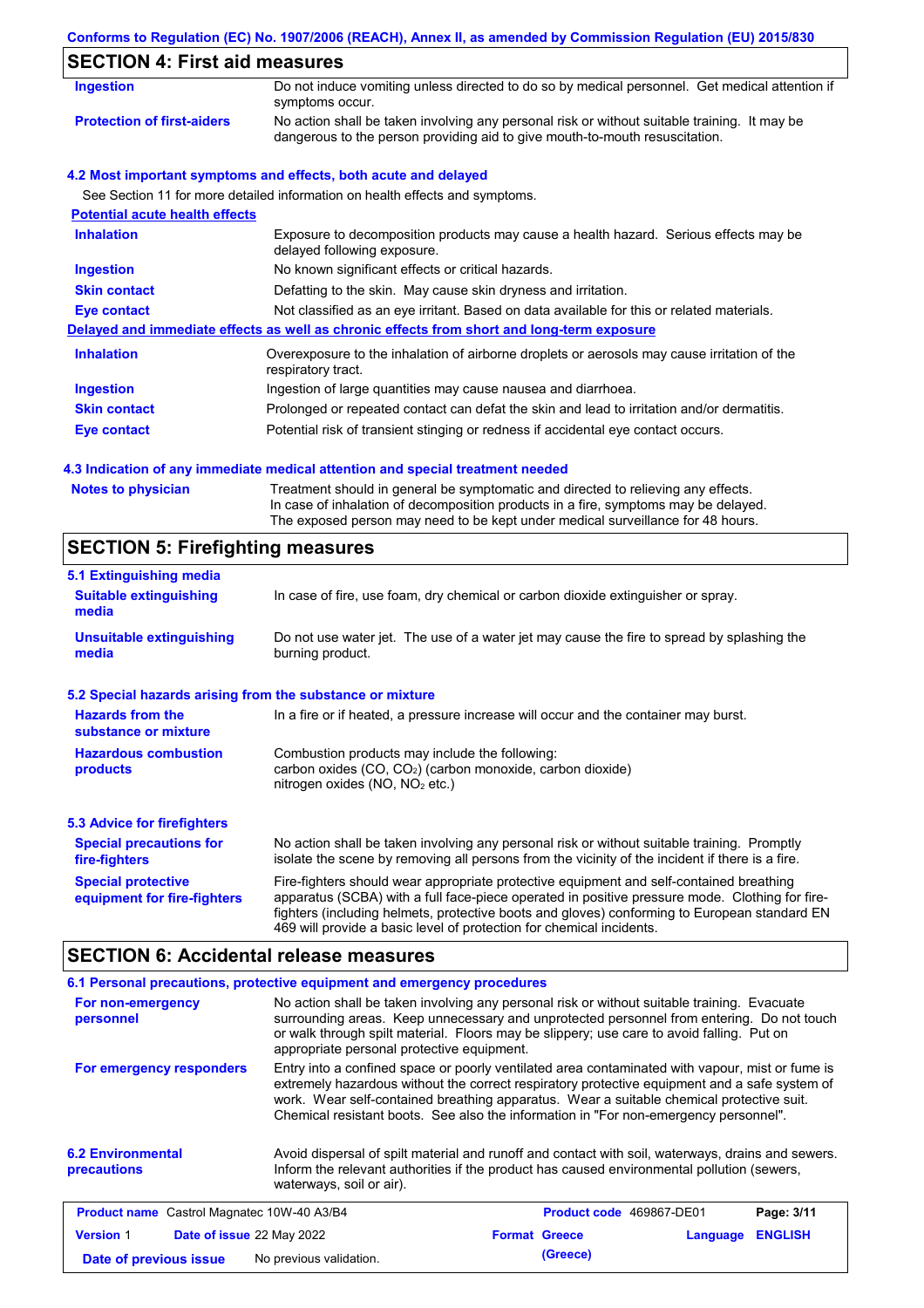### **SECTION 6: Accidental release measures**

#### Stop leak if without risk. Move containers from spill area. Prevent entry into sewers, water courses, basements or confined areas. Contain and collect spillage with non-combustible, absorbent material e.g. sand, earth, vermiculite or diatomaceous earth and place in container for disposal according to local regulations. Dispose of via a licensed waste disposal contractor. **Large spill** Stop leak if without risk. Move containers from spill area. Absorb with an inert material and place in an appropriate waste disposal container. Dispose of via a licensed waste disposal contractor. **Small spill 6.3 Methods and material for containment and cleaning up 6.4 Reference to other sections** See Section 1 for emergency contact information. See Section 5 for firefighting measures. See Section 8 for information on appropriate personal protective equipment. See Section 12 for environmental precautions. See Section 13 for additional waste treatment information.

# **SECTION 7: Handling and storage**

| 7.1 Precautions for safe handling                                                                                                                                                                                                                                                                                                                     |                                                                                                                                                                                                                                                                                                                                                                                                                                                                                          |
|-------------------------------------------------------------------------------------------------------------------------------------------------------------------------------------------------------------------------------------------------------------------------------------------------------------------------------------------------------|------------------------------------------------------------------------------------------------------------------------------------------------------------------------------------------------------------------------------------------------------------------------------------------------------------------------------------------------------------------------------------------------------------------------------------------------------------------------------------------|
| <b>Protective measures</b>                                                                                                                                                                                                                                                                                                                            | Put on appropriate personal protective equipment.                                                                                                                                                                                                                                                                                                                                                                                                                                        |
| <b>Advice on general</b><br>occupational hygiene                                                                                                                                                                                                                                                                                                      | Eating, drinking and smoking should be prohibited in areas where this material is handled,<br>stored and processed. Wash thoroughly after handling. Remove contaminated clothing and<br>protective equipment before entering eating areas. See also Section 8 for additional<br>information on hygiene measures.                                                                                                                                                                         |
| <b>7.2 Conditions for safe</b><br>storage, including any<br><i>incompatibilities</i>                                                                                                                                                                                                                                                                  | Store in accordance with local requlations. Store in a dry, cool and well-ventilated area, away<br>from incompatible materials (see Section 10). Keep away from heat and direct sunlight. Keep<br>container tightly closed and sealed until ready for use. Containers that have been opened must<br>be carefully resealed and kept upright to prevent leakage. Store and use only in equipment/<br>containers designed for use with this product. Do not store in unlabelled containers. |
| <b>Not suitable</b>                                                                                                                                                                                                                                                                                                                                   | Prolonged exposure to elevated temperature                                                                                                                                                                                                                                                                                                                                                                                                                                               |
| $\overline{z}$ 0.0 $\overline{z}$ = $\overline{z}$ = $\overline{z}$ = $\overline{z}$ = $\overline{z}$ = $\overline{z}$ = $\overline{z}$ = $\overline{z}$ = $\overline{z}$ = $\overline{z}$ = $\overline{z}$ = $\overline{z}$ = $\overline{z}$ = $\overline{z}$ = $\overline{z}$ = $\overline{z}$ = $\overline{z}$ = $\overline{z}$ = $\overline{z}$ = |                                                                                                                                                                                                                                                                                                                                                                                                                                                                                          |

**7.3 Specific end use(s) Recommendations**

See section 1.2 and Exposure scenarios in annex, if applicable.

### **SECTION 8: Exposure controls/personal protection**

#### **8.1 Control parameters**

| <b>Product/ingredient name</b><br><b>Exposure limit values</b><br>Distillates (petroleum), hydrotreated heavy paraffinic<br>Ministry of Labour and Social Affairs (Greece).<br>TWA: 5 mg/m <sup>3</sup> 8 hours. Issued/Revised: 5/1999 Form: mist<br>Distillates (petroleum), solvent-dewaxed heavy<br>Ministry of Labour and Social Affairs (Greece).<br>paraffinic<br>TWA: 5 mg/m <sup>3</sup> 8 hours. Issued/Revised: 5/1999 Form: mist<br>Distillates (petroleum), hydrotreated heavy paraffinic Ministry of Labour and Social Affairs (Greece).<br>TWA: 5 mg/m <sup>3</sup> 8 hours. Issued/Revised: 5/1999 Form: mist<br>Whilst specific OELs for certain components may be shown in this section, other components may be present in any mist,<br>vapour or dust produced. Therefore, the specific OELs may not be applicable to the product as a whole and are provided for<br>guidance only.<br>If this product contains ingredients with exposure limits, personal, workplace atmosphere or<br><b>Recommended monitoring</b><br>biological monitoring may be required to determine the effectiveness of the ventilation or other<br>procedures<br>control measures and/or the necessity to use respiratory protective equipment. Reference<br>should be made to monitoring standards, such as the following: European Standard EN 689 |  |
|---------------------------------------------------------------------------------------------------------------------------------------------------------------------------------------------------------------------------------------------------------------------------------------------------------------------------------------------------------------------------------------------------------------------------------------------------------------------------------------------------------------------------------------------------------------------------------------------------------------------------------------------------------------------------------------------------------------------------------------------------------------------------------------------------------------------------------------------------------------------------------------------------------------------------------------------------------------------------------------------------------------------------------------------------------------------------------------------------------------------------------------------------------------------------------------------------------------------------------------------------------------------------------------------------------------------------------------------------|--|
|                                                                                                                                                                                                                                                                                                                                                                                                                                                                                                                                                                                                                                                                                                                                                                                                                                                                                                                                                                                                                                                                                                                                                                                                                                                                                                                                                   |  |
|                                                                                                                                                                                                                                                                                                                                                                                                                                                                                                                                                                                                                                                                                                                                                                                                                                                                                                                                                                                                                                                                                                                                                                                                                                                                                                                                                   |  |
|                                                                                                                                                                                                                                                                                                                                                                                                                                                                                                                                                                                                                                                                                                                                                                                                                                                                                                                                                                                                                                                                                                                                                                                                                                                                                                                                                   |  |
|                                                                                                                                                                                                                                                                                                                                                                                                                                                                                                                                                                                                                                                                                                                                                                                                                                                                                                                                                                                                                                                                                                                                                                                                                                                                                                                                                   |  |
|                                                                                                                                                                                                                                                                                                                                                                                                                                                                                                                                                                                                                                                                                                                                                                                                                                                                                                                                                                                                                                                                                                                                                                                                                                                                                                                                                   |  |
|                                                                                                                                                                                                                                                                                                                                                                                                                                                                                                                                                                                                                                                                                                                                                                                                                                                                                                                                                                                                                                                                                                                                                                                                                                                                                                                                                   |  |
| (Workplace atmospheres - Guidance for the assessment of exposure by inhalation to chemical<br>agents for comparison with limit values and measurement strategy) European Standard EN<br>14042 (Workplace atmospheres - Guide for the application and use of procedures for the<br>assessment of exposure to chemical and biological agents) European Standard EN 482<br>(Workplace atmospheres - General requirements for the performance of procedures for the<br>measurement of chemical agents) Reference to national guidance documents for methods for<br>the determination of hazardous substances will also be required.                                                                                                                                                                                                                                                                                                                                                                                                                                                                                                                                                                                                                                                                                                                   |  |
| <b>Derived No Effect Level</b>                                                                                                                                                                                                                                                                                                                                                                                                                                                                                                                                                                                                                                                                                                                                                                                                                                                                                                                                                                                                                                                                                                                                                                                                                                                                                                                    |  |
| No DNELs/DMELs available.                                                                                                                                                                                                                                                                                                                                                                                                                                                                                                                                                                                                                                                                                                                                                                                                                                                                                                                                                                                                                                                                                                                                                                                                                                                                                                                         |  |
| <b>Predicted No Effect Concentration</b>                                                                                                                                                                                                                                                                                                                                                                                                                                                                                                                                                                                                                                                                                                                                                                                                                                                                                                                                                                                                                                                                                                                                                                                                                                                                                                          |  |

|                        | <b>Product name</b> Castrol Magnatec 10W-40 A3/B4 | <b>Product code</b> 469867-DE01 |                         | Page: 4/11 |
|------------------------|---------------------------------------------------|---------------------------------|-------------------------|------------|
| <b>Version 1</b>       | Date of issue 22 May 2022                         | <b>Format Greece</b>            | <b>Language ENGLISH</b> |            |
| Date of previous issue | No previous validation.                           | (Greece)                        |                         |            |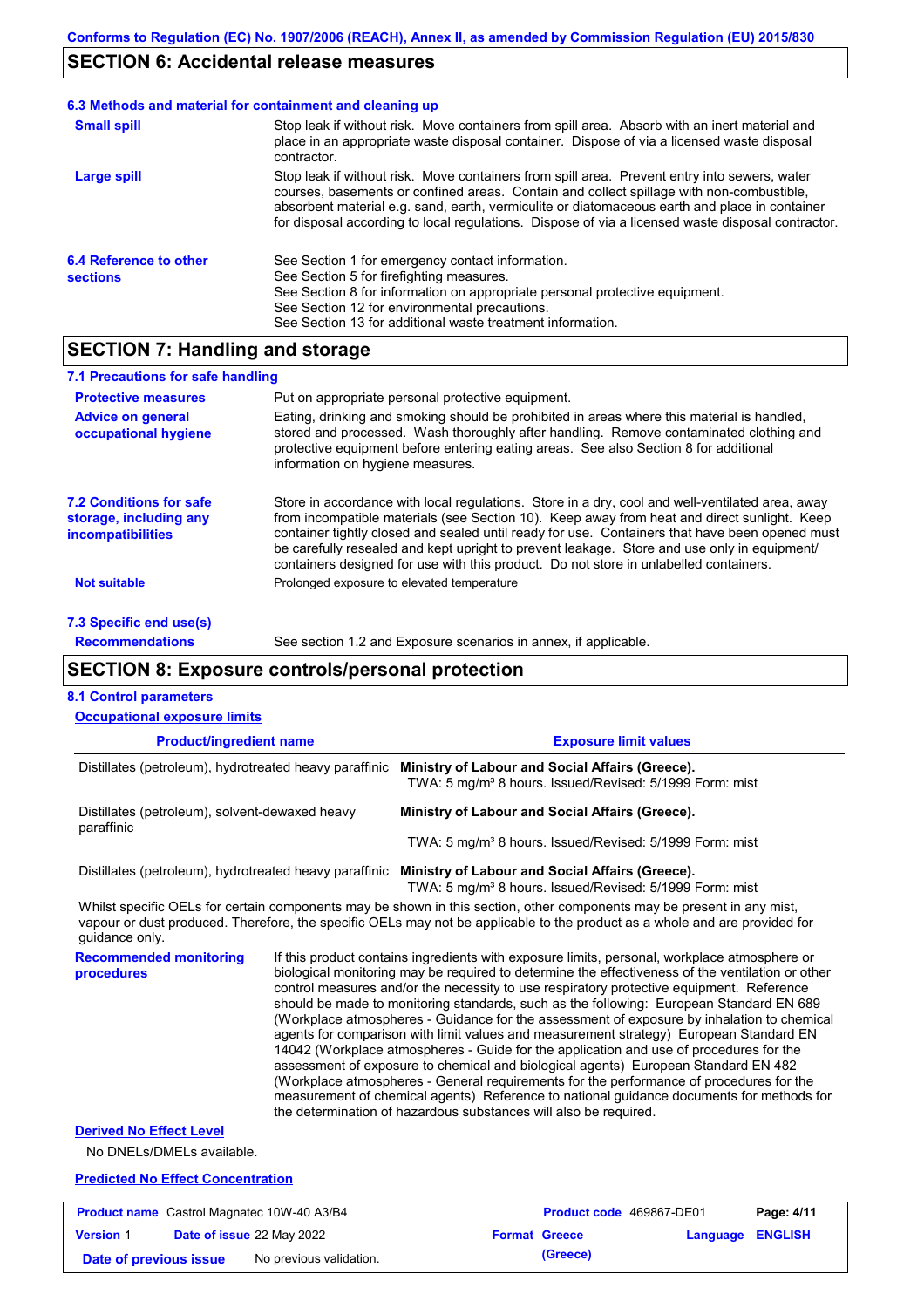# **SECTION 8: Exposure controls/personal protection**

No PNECs available

| <b>8.2 Exposure controls</b>                      |                                                                                                                                                                                                                                                                                                                                                                                                                                                                                                                                                                                                                                                                                                                                                                                                                                                                                                                                                                                                         |
|---------------------------------------------------|---------------------------------------------------------------------------------------------------------------------------------------------------------------------------------------------------------------------------------------------------------------------------------------------------------------------------------------------------------------------------------------------------------------------------------------------------------------------------------------------------------------------------------------------------------------------------------------------------------------------------------------------------------------------------------------------------------------------------------------------------------------------------------------------------------------------------------------------------------------------------------------------------------------------------------------------------------------------------------------------------------|
| <b>Appropriate engineering</b><br><b>controls</b> | Provide exhaust ventilation or other engineering controls to keep the relevant airborne<br>concentrations below their respective occupational exposure limits.<br>All activities involving chemicals should be assessed for their risks to health, to ensure<br>exposures are adequately controlled. Personal protective equipment should only be considered<br>after other forms of control measures (e.g. engineering controls) have been suitably evaluated.<br>Personal protective equipment should conform to appropriate standards, be suitable for use, be<br>kept in good condition and properly maintained.<br>Your supplier of personal protective equipment should be consulted for advice on selection and<br>appropriate standards. For further information contact your national organisation for standards.<br>The final choice of protective equipment will depend upon a risk assessment. It is important to<br>ensure that all items of personal protective equipment are compatible. |
| <b>Individual protection measures</b>             |                                                                                                                                                                                                                                                                                                                                                                                                                                                                                                                                                                                                                                                                                                                                                                                                                                                                                                                                                                                                         |
| <b>Hygiene measures</b>                           | Wash hands, forearms and face thoroughly after handling chemical products, before eating,<br>smoking and using the lavatory and at the end of the working period. Ensure that eyewash<br>stations and safety showers are close to the workstation location.                                                                                                                                                                                                                                                                                                                                                                                                                                                                                                                                                                                                                                                                                                                                             |
| <b>Respiratory protection</b>                     | In case of insufficient ventilation, wear suitable respiratory equipment.<br>The correct choice of respiratory protection depends upon the chemicals being handled, the<br>conditions of work and use, and the condition of the respiratory equipment. Safety procedures<br>should be developed for each intended application. Respiratory protection equipment should<br>therefore be chosen in consultation with the supplier/manufacturer and with a full assessment<br>of the working conditions.                                                                                                                                                                                                                                                                                                                                                                                                                                                                                                   |
| <b>Eye/face protection</b>                        | Safety glasses with side shields.                                                                                                                                                                                                                                                                                                                                                                                                                                                                                                                                                                                                                                                                                                                                                                                                                                                                                                                                                                       |
| <b>Skin protection</b>                            |                                                                                                                                                                                                                                                                                                                                                                                                                                                                                                                                                                                                                                                                                                                                                                                                                                                                                                                                                                                                         |
| <b>Hand protection</b>                            | <b>General Information:</b><br>Because specific work environments and material handling practices vary, safety procedures<br>should be developed for each intended application. The correct choice of protective gloves                                                                                                                                                                                                                                                                                                                                                                                                                                                                                                                                                                                                                                                                                                                                                                                 |
|                                                   | depends upon the chemicals being handled, and the conditions of work and use. Most gloves<br>provide protection for only a limited time before they must be discarded and replaced (even the<br>best chemically resistant gloves will break down after repeated chemical exposures).                                                                                                                                                                                                                                                                                                                                                                                                                                                                                                                                                                                                                                                                                                                    |
|                                                   | Gloves should be chosen in consultation with the supplier / manufacturer and taking account of<br>a full assessment of the working conditions.                                                                                                                                                                                                                                                                                                                                                                                                                                                                                                                                                                                                                                                                                                                                                                                                                                                          |
|                                                   | Recommended: Nitrile gloves.<br><b>Breakthrough time:</b>                                                                                                                                                                                                                                                                                                                                                                                                                                                                                                                                                                                                                                                                                                                                                                                                                                                                                                                                               |
|                                                   | Breakthrough time data are generated by glove manufacturers under laboratory test conditions<br>and represent how long a glove can be expected to provide effective permeation resistance. It<br>is important when following breakthrough time recommendations that actual workplace<br>conditions are taken into account. Always consult with your glove supplier for up-to-date<br>technical information on breakthrough times for the recommended glove type.<br>Our recommendations on the selection of gloves are as follows:                                                                                                                                                                                                                                                                                                                                                                                                                                                                      |
|                                                   | Continuous contact:                                                                                                                                                                                                                                                                                                                                                                                                                                                                                                                                                                                                                                                                                                                                                                                                                                                                                                                                                                                     |
|                                                   | Gloves with a minimum breakthrough time of 240 minutes, or >480 minutes if suitable gloves<br>can be obtained.<br>If suitable gloves are not available to offer that level of protection, gloves with shorter<br>breakthrough times may be acceptable as long as appropriate glove maintenance and<br>replacement regimes are determined and adhered to.                                                                                                                                                                                                                                                                                                                                                                                                                                                                                                                                                                                                                                                |
|                                                   | Short-term / splash protection:                                                                                                                                                                                                                                                                                                                                                                                                                                                                                                                                                                                                                                                                                                                                                                                                                                                                                                                                                                         |
|                                                   | Recommended breakthrough times as above.<br>It is recognised that for short-term, transient exposures, gloves with shorter breakthrough times<br>may commonly be used. Therefore, appropriate maintenance and replacement regimes must<br>be determined and rigorously followed.                                                                                                                                                                                                                                                                                                                                                                                                                                                                                                                                                                                                                                                                                                                        |
|                                                   | <b>Glove Thickness:</b>                                                                                                                                                                                                                                                                                                                                                                                                                                                                                                                                                                                                                                                                                                                                                                                                                                                                                                                                                                                 |
|                                                   | For general applications, we recommend gloves with a thickness typically greater than 0.35 mm.                                                                                                                                                                                                                                                                                                                                                                                                                                                                                                                                                                                                                                                                                                                                                                                                                                                                                                          |
|                                                   | It should be emphasised that glove thickness is not necessarily a good predictor of glove<br>resistance to a specific chemical, as the permeation efficiency of the glove will be dependent<br>on the exact composition of the glove material. Therefore, glove selection should also be based                                                                                                                                                                                                                                                                                                                                                                                                                                                                                                                                                                                                                                                                                                          |
| <b>Product name</b> Castrol Magnatec 10W-40 A3/B4 | Product code 469867-DE01<br>Page: 5/11                                                                                                                                                                                                                                                                                                                                                                                                                                                                                                                                                                                                                                                                                                                                                                                                                                                                                                                                                                  |
| <b>Version 1</b><br>Date of issue 22 May 2022     | <b>Format Greece</b><br>Language ENGLISH                                                                                                                                                                                                                                                                                                                                                                                                                                                                                                                                                                                                                                                                                                                                                                                                                                                                                                                                                                |

| <b>Version 1</b>       | <b>Date of issue 22 May 2022</b> | <b>Format Greece</b> | <b>Language ENGLISH</b> |  |
|------------------------|----------------------------------|----------------------|-------------------------|--|
| Date of previous issue | No previous validation.          | (Greece)             |                         |  |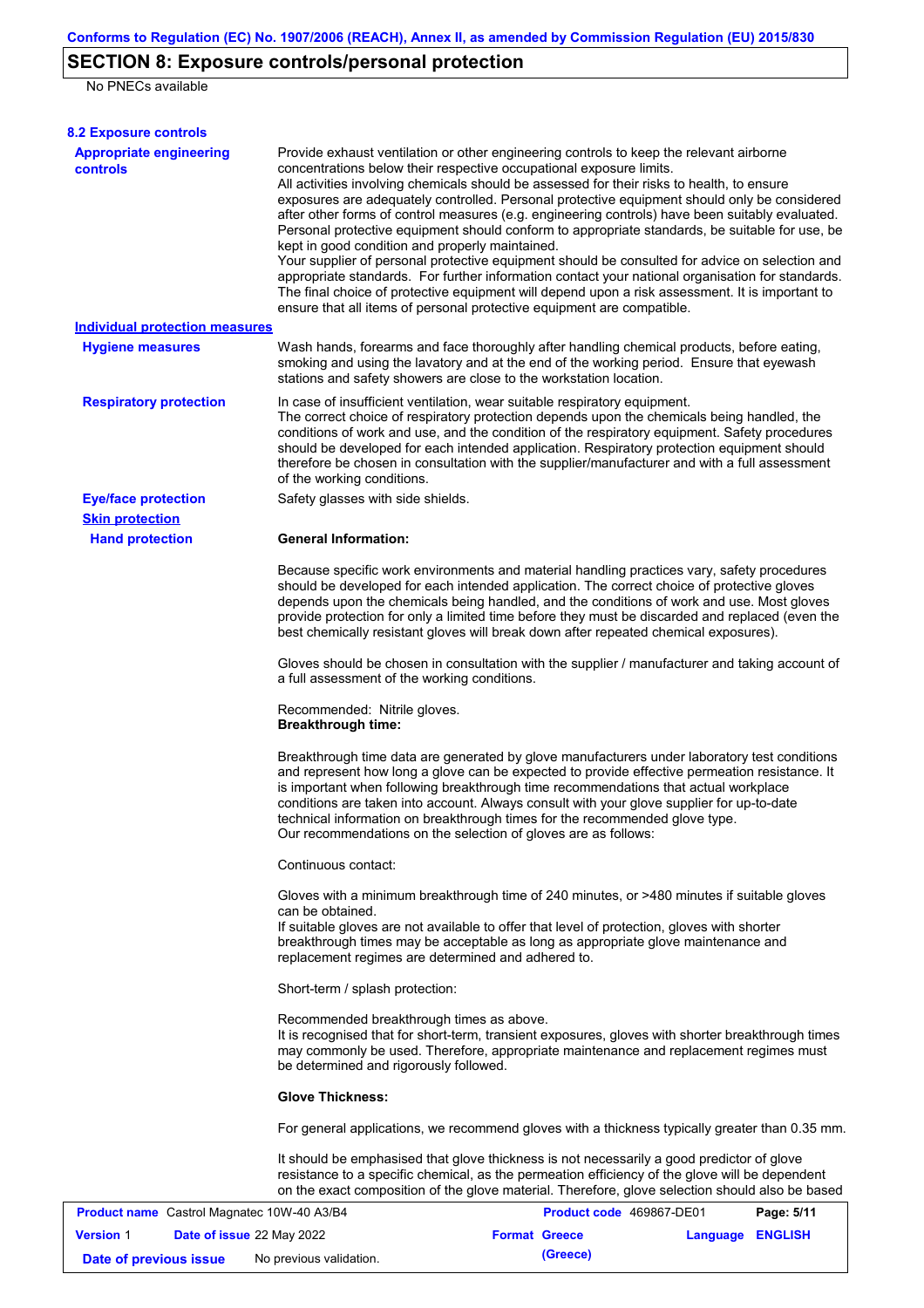# **SECTION 8: Exposure controls/personal protection**

|                                           | on consideration of the task requirements and knowledge of breakthrough times.<br>Glove thickness may also vary depending on the glove manufacturer, the glove type and the<br>glove model. Therefore, the manufacturers' technical data should always be taken into account<br>to ensure selection of the most appropriate glove for the task.                                                                                                                                                                                                                                                                                                                                       |
|-------------------------------------------|---------------------------------------------------------------------------------------------------------------------------------------------------------------------------------------------------------------------------------------------------------------------------------------------------------------------------------------------------------------------------------------------------------------------------------------------------------------------------------------------------------------------------------------------------------------------------------------------------------------------------------------------------------------------------------------|
|                                           | Note: Depending on the activity being conducted, gloves of varying thickness may be required<br>for specific tasks. For example:                                                                                                                                                                                                                                                                                                                                                                                                                                                                                                                                                      |
|                                           | • Thinner gloves (down to 0.1 mm or less) may be required where a high degree of manual<br>dexterity is needed. However, these gloves are only likely to give short duration protection and<br>would normally be just for single use applications, then disposed of.                                                                                                                                                                                                                                                                                                                                                                                                                  |
|                                           | • Thicker gloves (up to 3 mm or more) may be required where there is a mechanical (as well<br>as a chemical) risk i.e. where there is abrasion or puncture potential.                                                                                                                                                                                                                                                                                                                                                                                                                                                                                                                 |
| <b>Skin and body</b>                      | Use of protective clothing is good industrial practice.<br>Personal protective equipment for the body should be selected based on the task being<br>performed and the risks involved and should be approved by a specialist before handling this<br>product.<br>Cotton or polyester/cotton overalls will only provide protection against light superficial<br>contamination that will not soak through to the skin. Overalls should be laundered on a regular<br>basis. When the risk of skin exposure is high (e.g. when cleaning up spillages or if there is a<br>risk of splashing) then chemical resistant aprons and/or impervious chemical suits and boots<br>will be required. |
| <b>Refer to standards:</b>                | Respiratory protection: EN 529<br>Gloves: EN 420, EN 374<br>Eye protection: EN 166<br>Filtering half-mask: EN 149<br>Filtering half-mask with valve: EN 405<br>Half-mask: EN 140 plus filter<br>Full-face mask: EN 136 plus filter<br>Particulate filters: EN 143<br>Gas/combined filters: EN 14387                                                                                                                                                                                                                                                                                                                                                                                   |
| <b>Environmental exposure</b><br>controls | Emissions from ventilation or work process equipment should be checked to ensure they<br>comply with the requirements of environmental protection legislation. In some cases, fume<br>scrubbers, filters or engineering modifications to the process equipment will be necessary to<br>reduce emissions to acceptable levels.                                                                                                                                                                                                                                                                                                                                                         |

# **SECTION 9: Physical and chemical properties**

The conditions of measurement of all properties are at standard temperature and pressure unless otherwise indicated.

### **9.1 Information on basic physical and chemical properties**

| <b>Appearance</b>                               |                                                                                       |
|-------------------------------------------------|---------------------------------------------------------------------------------------|
| <b>Physical state</b>                           | Liquid.                                                                               |
| <b>Colour</b>                                   | Amber.                                                                                |
| <b>Odour</b>                                    | Not available.                                                                        |
| <b>Odour threshold</b>                          | Not available.                                                                        |
| рH                                              | Not applicable.                                                                       |
| <b>Melting point/freezing point</b>             | Not available.                                                                        |
| Initial boiling point and boiling<br>range      | Not available.                                                                        |
| <b>Pour point</b>                               | -42 $\degree$ C                                                                       |
| <b>Flash point</b>                              | Closed cup: 202°C (395.6°F) [Pensky-Martens]<br>Open cup: 226°C (438.8°F) [Cleveland] |
| <b>Evaporation rate</b>                         | Not available.                                                                        |
| Flammability (solid, gas)                       | Not available.                                                                        |
| Upper/lower flammability or<br>explosive limits | Not available.                                                                        |
| Vapour pressure                                 | Not available.                                                                        |

|                        | <b>Product name</b> Castrol Magnatec 10W-40 A3/B4 | <b>Product code</b> 469867-DE01 |                         | Page: 6/11 |
|------------------------|---------------------------------------------------|---------------------------------|-------------------------|------------|
| <b>Version 1</b>       | Date of issue 22 May 2022                         | <b>Format Greece</b>            | <b>Language ENGLISH</b> |            |
| Date of previous issue | No previous validation.                           | (Greece)                        |                         |            |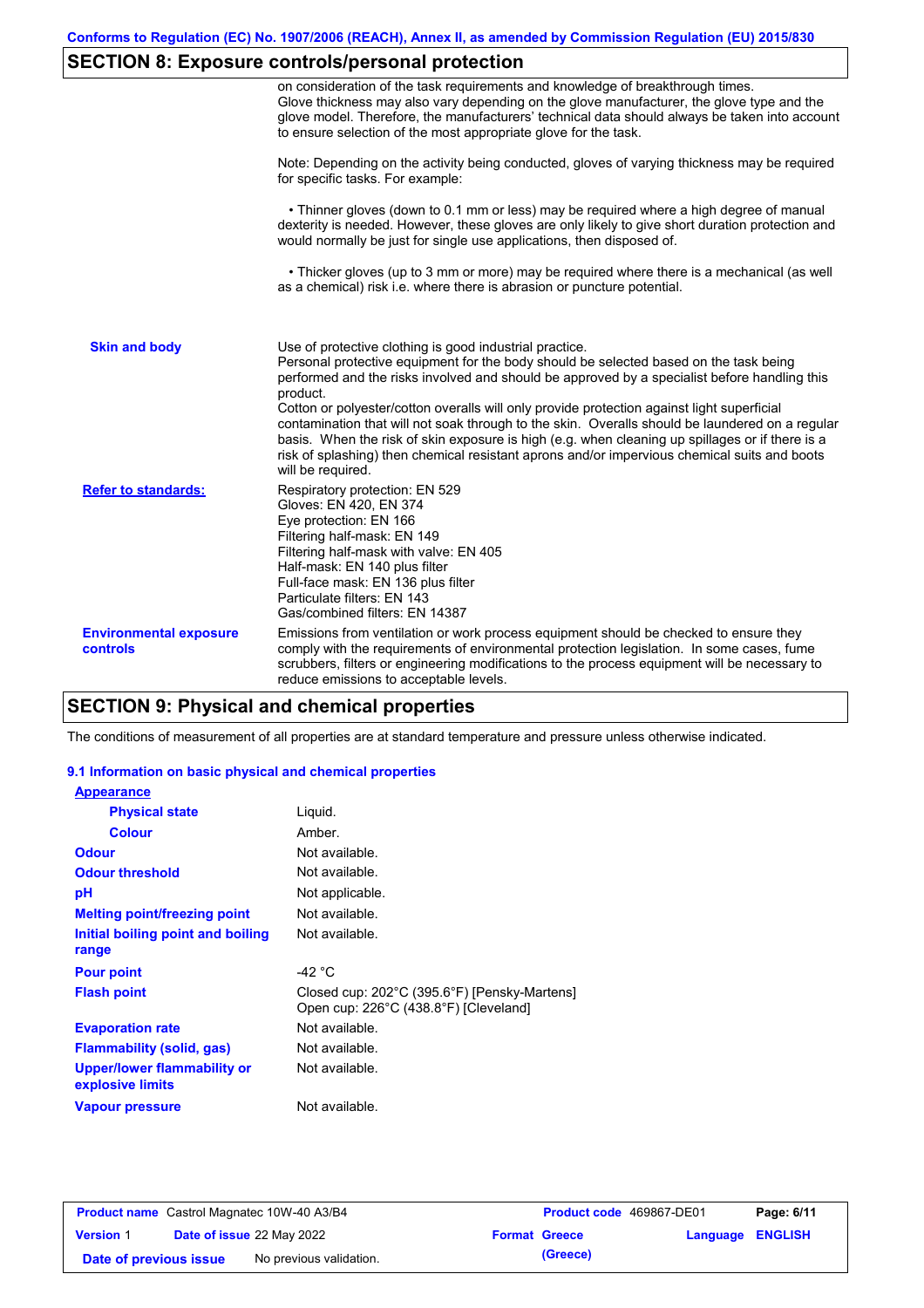# **SECTION 9: Physical and chemical properties**

|                                                   |                                                                                                                                          | Vapour Pressure at 20°C |         |                    |          | Vapour pressure at 50°C |               |  |
|---------------------------------------------------|------------------------------------------------------------------------------------------------------------------------------------------|-------------------------|---------|--------------------|----------|-------------------------|---------------|--|
|                                                   | <b>Ingredient name</b>                                                                                                                   | mm Hg kPa               |         | <b>Method</b>      | mm<br>Hg | kPa                     | <b>Method</b> |  |
|                                                   | Distillates (petroleum),<br>hydrotreated heavy<br>paraffinic                                                                             | < 0.08                  | < 0.011 | <b>ASTM D 5191</b> |          |                         |               |  |
|                                                   | Distillates (petroleum),<br>solvent-dewaxed<br>heavy paraffinic                                                                          | < 0.08                  | < 0.011 | <b>ASTM D 5191</b> |          |                         |               |  |
|                                                   | Distillates (petroleum),<br>hydrotreated heavy<br>paraffinic                                                                             | < 0.08                  | < 0.011 | <b>ASTM D 5191</b> |          |                         |               |  |
|                                                   | Phosphorodithioic acid, 0<br>mixed O,O-bis<br>(1,3-dimethylbutyl and<br>iso-Pr) esters, zinc salts                                       |                         | 0       | EU A.4             | 0        | 0                       | EU A.4        |  |
| <b>Vapour density</b>                             | Not available.                                                                                                                           |                         |         |                    |          |                         |               |  |
| <b>Relative density</b>                           | Not available.                                                                                                                           |                         |         |                    |          |                         |               |  |
| <b>Density</b>                                    | <1000 kg/m <sup>3</sup> (<1 g/cm <sup>3</sup> ) at 15 <sup>°</sup> C                                                                     |                         |         |                    |          |                         |               |  |
| <b>Solubility(ies)</b>                            | insoluble in water.                                                                                                                      |                         |         |                    |          |                         |               |  |
| <b>Partition coefficient: n-octanol/</b><br>water | Not applicable.                                                                                                                          |                         |         |                    |          |                         |               |  |
| <b>Auto-ignition temperature</b>                  | Not available.                                                                                                                           |                         |         |                    |          |                         |               |  |
| <b>Decomposition temperature</b>                  | Not available.                                                                                                                           |                         |         |                    |          |                         |               |  |
| <b>Viscosity</b>                                  | Kinematic: 101.1 mm <sup>2</sup> /s (101.1 cSt) at 40°C<br>Kinematic: 13.8 to 16.2 mm <sup>2</sup> /s (13.8 to 16.2 cSt) at 100°C        |                         |         |                    |          |                         |               |  |
| <b>Explosive properties</b>                       | Not available.                                                                                                                           |                         |         |                    |          |                         |               |  |
| <b>Oxidising properties</b>                       | Not available.                                                                                                                           |                         |         |                    |          |                         |               |  |
| <b>Particle characteristics</b>                   |                                                                                                                                          |                         |         |                    |          |                         |               |  |
| <b>Median particle size</b>                       | Not applicable.                                                                                                                          |                         |         |                    |          |                         |               |  |
| 9.2 Other information                             |                                                                                                                                          |                         |         |                    |          |                         |               |  |
| No additional information.                        |                                                                                                                                          |                         |         |                    |          |                         |               |  |
| <b>SECTION 10: Stability and reactivity</b>       |                                                                                                                                          |                         |         |                    |          |                         |               |  |
| <b>10.1 Reactivity</b>                            | No specific test data available for this product. Refer to Conditions to avoid and Incompatible<br>materials for additional information. |                         |         |                    |          |                         |               |  |
| <b>10.2 Chemical stability</b>                    | The product is stable.                                                                                                                   |                         |         |                    |          |                         |               |  |

| <b>10.3 Possibility of</b><br>hazardous reactions | Under normal conditions of storage and use, hazardous reactions will not occur.<br>Under normal conditions of storage and use, hazardous polymerisation will not occur. |
|---------------------------------------------------|-------------------------------------------------------------------------------------------------------------------------------------------------------------------------|
| <b>10.4 Conditions to avoid</b>                   | Avoid all possible sources of ignition (spark or flame).                                                                                                                |
| <b>10.5 Incompatible materials</b>                | Reactive or incompatible with the following materials: oxidising materials.                                                                                             |
| <b>10.6 Hazardous</b><br>decomposition products   | Under normal conditions of storage and use, hazardous decomposition products should not be<br>produced.                                                                 |

# **SECTION 11: Toxicological information**

| 11.1 Information on toxicological effects<br><b>Acute toxicity estimates</b><br>Not available. |                                                                                                                     |                      |                                 |          |                |
|------------------------------------------------------------------------------------------------|---------------------------------------------------------------------------------------------------------------------|----------------------|---------------------------------|----------|----------------|
| <b>Information on likely</b><br>routes of exposure                                             | Routes of entry anticipated: Dermal, Inhalation.                                                                    |                      |                                 |          |                |
| <b>Potential acute health effects</b>                                                          |                                                                                                                     |                      |                                 |          |                |
| <b>Inhalation</b>                                                                              | Exposure to decomposition products may cause a health hazard. Serious effects may be<br>delayed following exposure. |                      |                                 |          |                |
| <b>Ingestion</b>                                                                               | No known significant effects or critical hazards.                                                                   |                      |                                 |          |                |
| <b>Product name</b> Castrol Magnatec 10W-40 A3/B4                                              |                                                                                                                     |                      | <b>Product code</b> 469867-DE01 |          | Page: 7/11     |
| <b>Version 1</b><br>Date of issue 22 May 2022                                                  |                                                                                                                     | <b>Format Greece</b> |                                 | Language | <b>ENGLISH</b> |
| Date of previous issue                                                                         | No previous validation.                                                                                             |                      | (Greece)                        |          |                |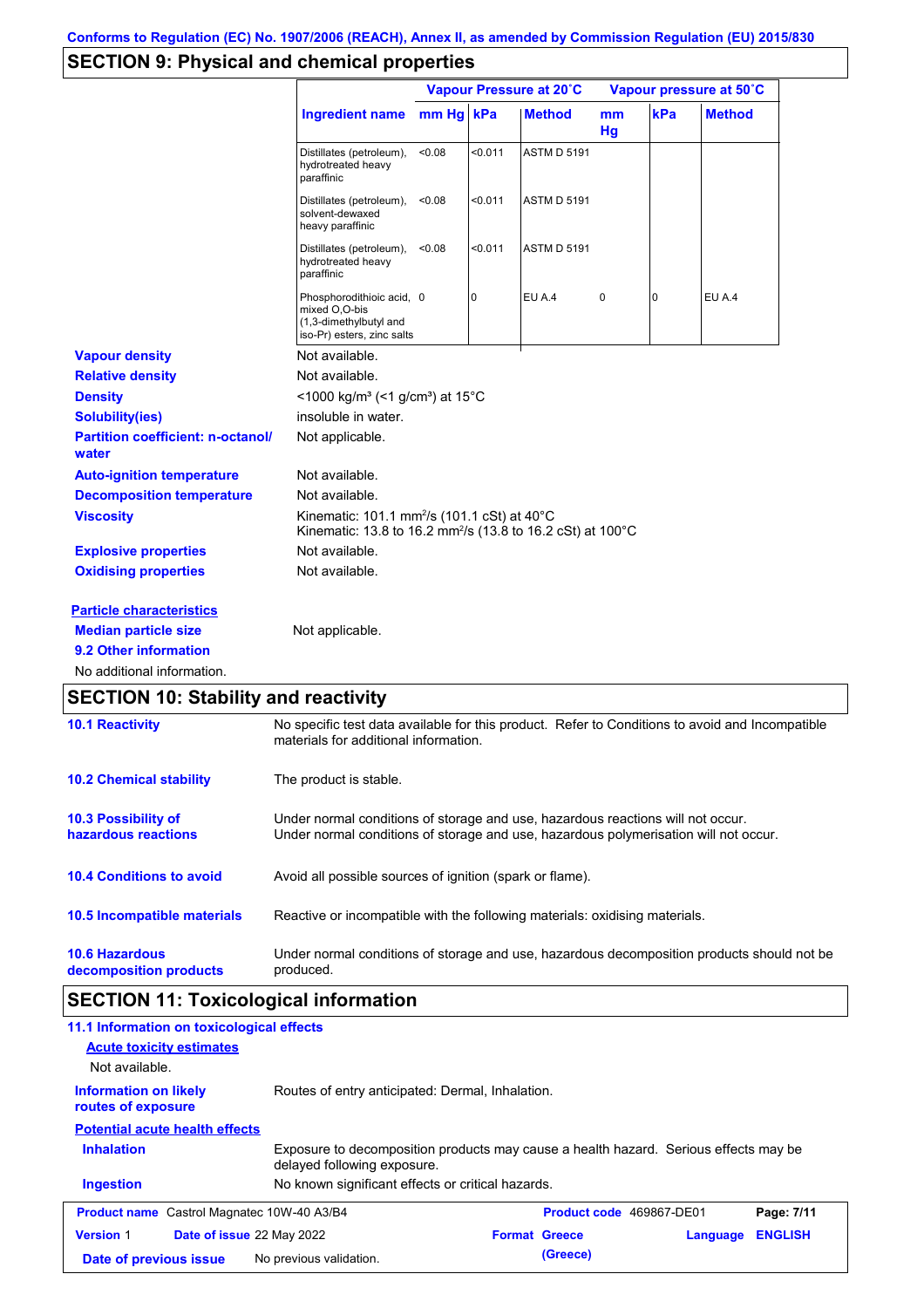# **SECTION 11: Toxicological information**

| <b>Skin contact</b>                     | Defatting to the skin. May cause skin dryness and irritation.                                                                                                                                                                                                                                                                                                                                                   |
|-----------------------------------------|-----------------------------------------------------------------------------------------------------------------------------------------------------------------------------------------------------------------------------------------------------------------------------------------------------------------------------------------------------------------------------------------------------------------|
| <b>Eye contact</b>                      | Not classified as an eye irritant. Based on data available for this or related materials.                                                                                                                                                                                                                                                                                                                       |
|                                         | <b>Symptoms related to the physical, chemical and toxicological characteristics</b>                                                                                                                                                                                                                                                                                                                             |
| <b>Inhalation</b>                       | No specific data.                                                                                                                                                                                                                                                                                                                                                                                               |
| <b>Ingestion</b>                        | No specific data.                                                                                                                                                                                                                                                                                                                                                                                               |
| <b>Skin contact</b>                     | Adverse symptoms may include the following:<br>irritation<br>dryness<br>cracking                                                                                                                                                                                                                                                                                                                                |
| <b>Eye contact</b>                      | No specific data.                                                                                                                                                                                                                                                                                                                                                                                               |
|                                         | Delayed and immediate effects as well as chronic effects from short and long-term exposure                                                                                                                                                                                                                                                                                                                      |
| <b>Inhalation</b>                       | Overexposure to the inhalation of airborne droplets or aerosols may cause irritation of the<br>respiratory tract.                                                                                                                                                                                                                                                                                               |
| <b>Ingestion</b>                        | Ingestion of large quantities may cause nausea and diarrhoea.                                                                                                                                                                                                                                                                                                                                                   |
| <b>Skin contact</b>                     | Prolonged or repeated contact can defat the skin and lead to irritation and/or dermatitis.                                                                                                                                                                                                                                                                                                                      |
| <b>Eye contact</b>                      | Potential risk of transient stinging or redness if accidental eye contact occurs.                                                                                                                                                                                                                                                                                                                               |
| <b>Potential chronic health effects</b> |                                                                                                                                                                                                                                                                                                                                                                                                                 |
| <b>General</b>                          | <b>USED ENGINE OILS</b><br>Combustion products resulting from the operation of internal combustion engines contaminate<br>engine oils during use. Used engine oil may contain hazardous components which have the<br>potential to cause skin cancer. Frequent or prolonged contact with all types and makes of used<br>engine oil must therefore be avoided and a high standard of personal hygiene maintained. |
| <b>Carcinogenicity</b>                  | No known significant effects or critical hazards.                                                                                                                                                                                                                                                                                                                                                               |
| <b>Mutagenicity</b>                     | No known significant effects or critical hazards.                                                                                                                                                                                                                                                                                                                                                               |
| <b>Developmental effects</b>            | No known significant effects or critical hazards.                                                                                                                                                                                                                                                                                                                                                               |
| <b>Fertility effects</b>                | No known significant effects or critical hazards.                                                                                                                                                                                                                                                                                                                                                               |

### **SECTION 12: Ecological information**

```
12.1 Toxicity
```
**Environmental hazards** Not classified as dangerous

#### **12.2 Persistence and degradability**

Expected to be biodegradable.

#### **12.3 Bioaccumulative potential**

This product is not expected to bioaccumulate through food chains in the environment.

| <b>12.4 Mobility in soil</b>                            |                                                                      |
|---------------------------------------------------------|----------------------------------------------------------------------|
| <b>Soil/water partition</b><br><b>coefficient (Koc)</b> | Not available.                                                       |
| <b>Mobility</b>                                         | Spillages may penetrate the soil causing ground water contamination. |

#### **12.5 Results of PBT and vPvB assessment**

Product does not meet the criteria for PBT or vPvB according to Regulation (EC) No. 1907/2006, Annex XIII.

#### **12.6 Other adverse effects**

**Other ecological information**

Spills may form a film on water surfaces causing physical damage to organisms. Oxygen transfer could also be impaired.

### **SECTION 13: Disposal considerations**

### **13.1 Waste treatment methods**

**Methods of disposal**

**Product**

Where possible, arrange for product to be recycled. Dispose of via an authorised person/ licensed waste disposal contractor in accordance with local regulations.

### **European waste catalogue (EWC) Hazardous waste** Yes.

| <b>Waste code</b>                                                             |                                                   | <b>Waste designation</b> |                      |          |                          |                |
|-------------------------------------------------------------------------------|---------------------------------------------------|--------------------------|----------------------|----------|--------------------------|----------------|
| 13 02 05*<br>Imineral-based non-chlorinated engine, gear and lubricating oils |                                                   |                          |                      |          |                          |                |
|                                                                               | <b>Product name</b> Castrol Magnatec 10W-40 A3/B4 |                          |                      |          | Product code 469867-DE01 | Page: 8/11     |
| <b>Version 1</b>                                                              | Date of issue 22 May 2022                         |                          | <b>Format Greece</b> |          | Language                 | <b>ENGLISH</b> |
|                                                                               | Date of previous issue                            | No previous validation.  |                      | (Greece) |                          |                |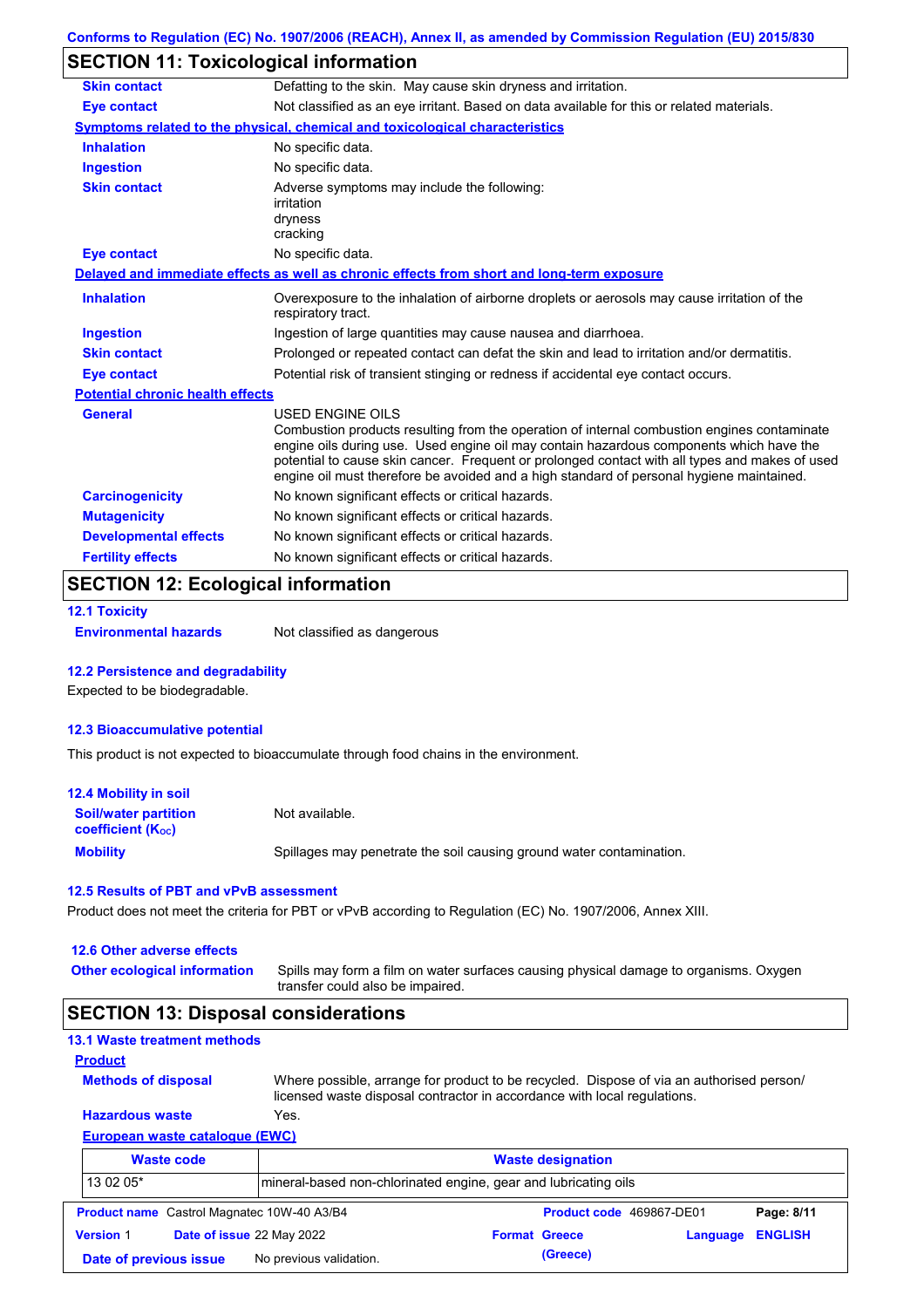### **SECTION 13: Disposal considerations**

However, deviation from the intended use and/or the presence of any potential contaminants may require an alternative waste disposal code to be assigned by the end user.

| <b>Packaging</b>           |                                                                                                                                                                                                                                                                                                                                                                                                                                                                                                 |
|----------------------------|-------------------------------------------------------------------------------------------------------------------------------------------------------------------------------------------------------------------------------------------------------------------------------------------------------------------------------------------------------------------------------------------------------------------------------------------------------------------------------------------------|
| <b>Methods of disposal</b> | Where possible, arrange for product to be recycled. Dispose of via an authorised person/<br>licensed waste disposal contractor in accordance with local regulations.                                                                                                                                                                                                                                                                                                                            |
| <b>Special precautions</b> | This material and its container must be disposed of in a safe way. Care should be taken when<br>handling emptied containers that have not been cleaned or rinsed out. Empty containers or<br>liners may retain some product residues. Empty containers represent a fire hazard as they may<br>contain flammable product residues and vapour. Never weld, solder or braze empty containers.<br>Avoid dispersal of spilt material and runoff and contact with soil, waterways, drains and sewers. |
| <b>References</b>          | Commission 2014/955/EU<br>Directive 2008/98/EC                                                                                                                                                                                                                                                                                                                                                                                                                                                  |

# **SECTION 14: Transport information**

|                                           | <b>ADR/RID</b> | <b>ADN</b>     | <b>IMDG</b>    | <b>IATA</b>    |
|-------------------------------------------|----------------|----------------|----------------|----------------|
| 14.1 UN number                            | Not regulated. | Not regulated. | Not regulated. | Not regulated. |
| 14.2 UN proper<br>shipping name           |                |                |                |                |
| <b>14.3 Transport</b><br>hazard class(es) |                |                |                |                |
| <b>14.4 Packing</b><br>group              |                |                |                |                |
| 14.5<br><b>Environmental</b><br>hazards   | No.            | No.            | No.            | No.            |
| <b>Additional</b><br>information          |                |                |                |                |

**14.6 Special precautions for user** Not available.

**14.7 Transport in bulk according to IMO instruments** Not available.

### **SECTION 15: Regulatory information**

**15.1 Safety, health and environmental regulations/legislation specific for the substance or mixture EU Regulation (EC) No. 1907/2006 (REACH)**

**Date of previous issue** No previous validation. **Conservation** (Greece)

**Annex XIV - List of substances subject to authorisation**

**Annex XIV**

None of the components are listed.

**Substances of very high concern**

None of the components are listed.

**EU Regulation (EC) No. 1907/2006 (REACH)**

| <b>Annex XVII - Restrictions</b><br>on the manufacture.<br>placing on the market<br>and use of certain<br>dangerous substances,<br>mixtures and articles | Not applicable.                                                                                                                |                      |                                 |                |  |
|----------------------------------------------------------------------------------------------------------------------------------------------------------|--------------------------------------------------------------------------------------------------------------------------------|----------------------|---------------------------------|----------------|--|
| <b>Other regulations</b>                                                                                                                                 |                                                                                                                                |                      |                                 |                |  |
| <b>REACH Status</b>                                                                                                                                      | The company, as identified in Section 1, sells this product in the EU in compliance with the<br>current requirements of REACH. |                      |                                 |                |  |
| <b>United States inventory</b><br>(TSCA 8b)                                                                                                              | At least one component is not listed.                                                                                          |                      |                                 |                |  |
| <b>Australia inventory (AIIC)</b>                                                                                                                        | At least one component is not listed.                                                                                          |                      |                                 |                |  |
| <b>Product name</b> Castrol Magnatec 10W-40 A3/B4                                                                                                        |                                                                                                                                |                      | <b>Product code</b> 469867-DE01 | Page: 9/11     |  |
| <b>Version 1</b><br>Date of issue 22 May 2022                                                                                                            |                                                                                                                                | <b>Format Greece</b> | Language                        | <b>ENGLISH</b> |  |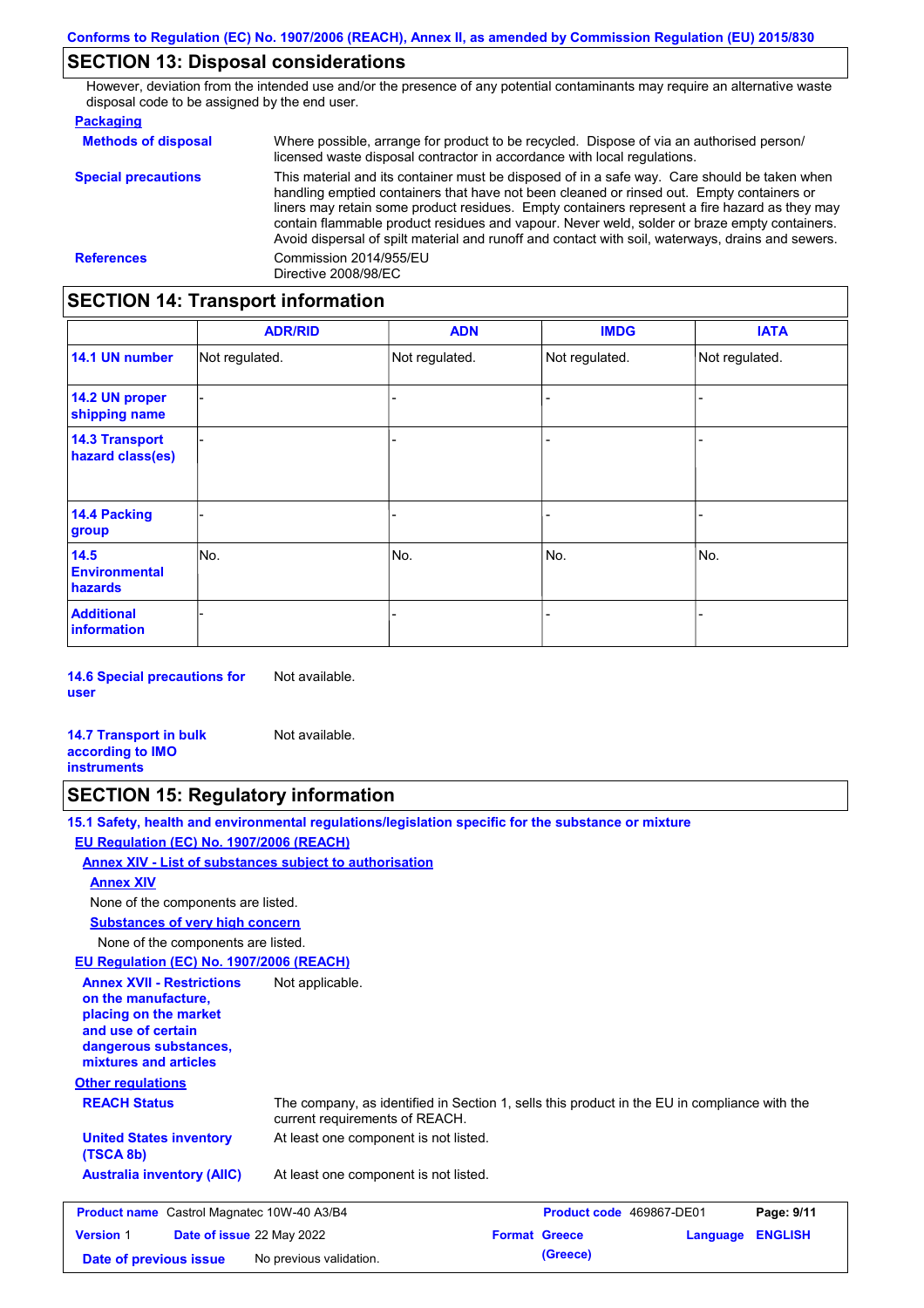# **SECTION 15: Regulatory information**

| At least one component is not listed.                       |
|-------------------------------------------------------------|
| At least one component is not listed.                       |
| At least one component is not listed.                       |
| All components are listed or exempted.                      |
| At least one component is not listed.                       |
| All components are listed or exempted.                      |
| Ozone depleting substances (1005/2009/EU)                   |
|                                                             |
| Prior Informed Consent (PIC) (649/2012/EU)                  |
| <b>Persistent Organic Pollutants</b>                        |
| <b>EU - Water framework directive - Priority substances</b> |
| None of the components are listed.                          |
|                                                             |
|                                                             |

This product is not controlled under the Seveso Directive.

| <b>15.2 Chemical safety</b> | A Chemical Safety Assessment has been carried out for one or more of the substances within  |
|-----------------------------|---------------------------------------------------------------------------------------------|
| assessment                  | this mixture. A Chemical Safety Assessment has not been carried out for the mixture itself. |

# **SECTION 16: Other information**

| <b>Abbreviations and acronyms</b>                 |                           | ADN = European Provisions concerning the International Carriage of Dangerous Goods by                                                                                                                                     |  |                          |                         |             |
|---------------------------------------------------|---------------------------|---------------------------------------------------------------------------------------------------------------------------------------------------------------------------------------------------------------------------|--|--------------------------|-------------------------|-------------|
|                                                   |                           | Inland Waterway<br>ADR = The European Agreement concerning the International Carriage of Dangerous Goods by                                                                                                               |  |                          |                         |             |
|                                                   |                           | Road                                                                                                                                                                                                                      |  |                          |                         |             |
|                                                   |                           | ATE = Acute Toxicity Estimate                                                                                                                                                                                             |  |                          |                         |             |
|                                                   |                           | <b>BCF</b> = Bioconcentration Factor                                                                                                                                                                                      |  |                          |                         |             |
|                                                   |                           | CAS = Chemical Abstracts Service                                                                                                                                                                                          |  |                          |                         |             |
|                                                   |                           | CLP = Classification, Labelling and Packaging Regulation [Regulation (EC) No. 1272/2008]                                                                                                                                  |  |                          |                         |             |
|                                                   |                           | CSA = Chemical Safety Assessment                                                                                                                                                                                          |  |                          |                         |             |
|                                                   |                           | CSR = Chemical Safety Report                                                                                                                                                                                              |  |                          |                         |             |
|                                                   |                           | <b>DMEL = Derived Minimal Effect Level</b>                                                                                                                                                                                |  |                          |                         |             |
|                                                   |                           | DNEL = Derived No Effect Level                                                                                                                                                                                            |  |                          |                         |             |
|                                                   |                           | EINECS = European Inventory of Existing Commercial chemical Substances<br>ES = Exposure Scenario                                                                                                                          |  |                          |                         |             |
|                                                   |                           | EUH statement = CLP-specific Hazard statement                                                                                                                                                                             |  |                          |                         |             |
|                                                   |                           | EWC = European Waste Catalogue                                                                                                                                                                                            |  |                          |                         |             |
|                                                   |                           | GHS = Globally Harmonized System of Classification and Labelling of Chemicals                                                                                                                                             |  |                          |                         |             |
|                                                   |                           | IATA = International Air Transport Association                                                                                                                                                                            |  |                          |                         |             |
|                                                   |                           | IBC = Intermediate Bulk Container                                                                                                                                                                                         |  |                          |                         |             |
|                                                   |                           | <b>IMDG = International Maritime Dangerous Goods</b>                                                                                                                                                                      |  |                          |                         |             |
|                                                   |                           | LogPow = logarithm of the octanol/water partition coefficient                                                                                                                                                             |  |                          |                         |             |
|                                                   |                           | MARPOL = International Convention for the Prevention of Pollution From Ships, 1973 as<br>modified by the Protocol of 1978. ("Marpol" = marine pollution)<br>OECD = Organisation for Economic Co-operation and Development |  |                          |                         |             |
|                                                   |                           |                                                                                                                                                                                                                           |  |                          |                         |             |
|                                                   |                           |                                                                                                                                                                                                                           |  |                          |                         |             |
|                                                   |                           | PBT = Persistent, Bioaccumulative and Toxic<br><b>PNEC = Predicted No Effect Concentration</b>                                                                                                                            |  |                          |                         |             |
|                                                   |                           |                                                                                                                                                                                                                           |  |                          |                         |             |
|                                                   |                           | REACH = Registration, Evaluation, Authorisation and Restriction of Chemicals Regulation<br>[Regulation (EC) No. 1907/2006]                                                                                                |  |                          |                         |             |
|                                                   |                           | RID = The Regulations concerning the International Carriage of Dangerous Goods by Rail<br><b>RRN = REACH Registration Number</b>                                                                                          |  |                          |                         |             |
|                                                   |                           | SADT = Self-Accelerating Decomposition Temperature                                                                                                                                                                        |  |                          |                         |             |
|                                                   |                           | SVHC = Substances of Very High Concern                                                                                                                                                                                    |  |                          |                         |             |
|                                                   |                           | STOT-RE = Specific Target Organ Toxicity - Repeated Exposure                                                                                                                                                              |  |                          |                         |             |
|                                                   |                           | STOT-SE = Specific Target Organ Toxicity - Single Exposure                                                                                                                                                                |  |                          |                         |             |
|                                                   |                           | $TWA = Time$ weighted average                                                                                                                                                                                             |  |                          |                         |             |
|                                                   |                           | $UN = United Nations$                                                                                                                                                                                                     |  |                          |                         |             |
|                                                   |                           | UVCB = Complex hydrocarbon substance                                                                                                                                                                                      |  |                          |                         |             |
|                                                   |                           | VOC = Volatile Organic Compound                                                                                                                                                                                           |  |                          |                         |             |
|                                                   |                           | vPvB = Very Persistent and Very Bioaccumulative                                                                                                                                                                           |  |                          |                         |             |
| <b>Product name</b> Castrol Magnatec 10W-40 A3/B4 |                           |                                                                                                                                                                                                                           |  | Product code 469867-DE01 |                         | Page: 10/11 |
| <b>Version 1</b>                                  | Date of issue 22 May 2022 |                                                                                                                                                                                                                           |  | <b>Format Greece</b>     | <b>Language ENGLISH</b> |             |

**Date of previous issue** No previous validation. **All in the Conventional Convention** (Greece)